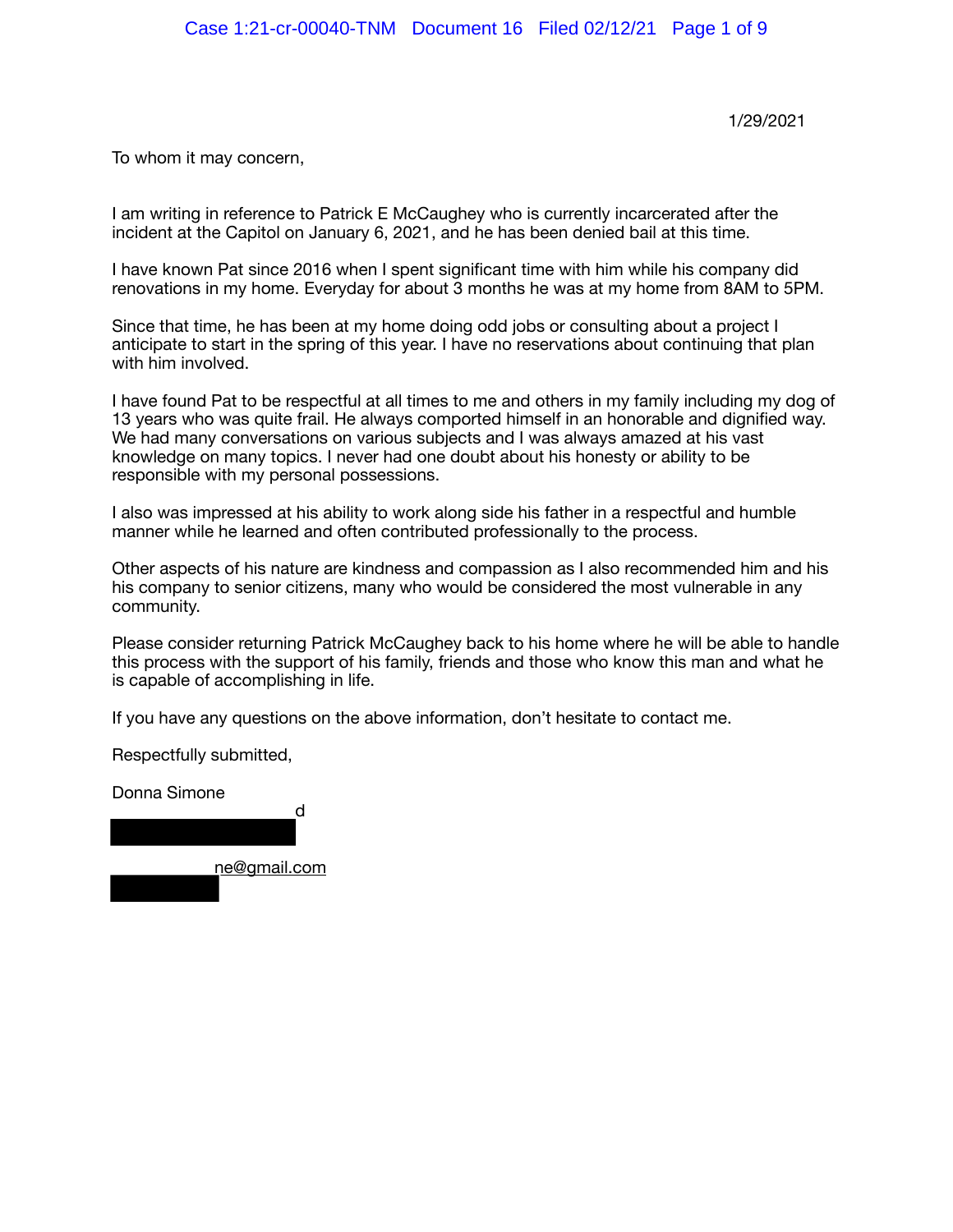Re: Patrick McCaughey January 31, 2021

Dear Sir or Madam,

I am writing to you regarding Patrick McCaughey and, despite the devastating charges against him, feel it is important to attest to the character of this young man as I have known him over the years.

As concert manager for the Ridgefield Symphony Orchestra, I hire and supervise the stage crew. Patrick joined the crew in the fall of 2013 (I believe his junior year in high school) and very quickly became my key person, staying with us beyond high school graduation since he continued to live and work in the area. The last time he was on the payroll was May of 2018.

I have had the pleasure to work with and get to know many young people on the crew over the years. Patrick stood out amongst his peers. Patrick is very personable and gracious with a natural reserve and a sense of responsibility beyond his years. Once he "learned the ropes", he knew instinctively how to anticipate what was required and I could trust him to cover the most responsible of tasks. A key part of the job involved installing and taking down overhead sound baffles (a ceiling), and the crew had the heavy work of cranking hand winches, the worst of which moved a loaded electric. There were safety issues involved with this task (and others we undertook such as hanging and focusing stage lighting), and I could count on Patrick observe protocols correctly and to keep everyone else safe. In fact, I was so impressed with his performance that I asked him, should I consider stepping down from my position, if could I recommend him to take over my job. (At that time, he anticipated moving away from the area, and I decided to stay on with the orchestra, so nothing came of it.) But out of all the young people I have worked with, I would trust Patrick most to not only safely install and take down the orchestra set-up, but to interact with our musicians, staff, guest artists and patrons in a professional manner.

In the 5 plus years I worked with Patrick, I found him to very respectful, loyal, dedicated and caring. Amongst other young folks I would see occasional shenanigans and irresponsible behavior. Patrick had a sense of humor too, but he knew how to be appropriate and he never got out of line. Because of his maturity,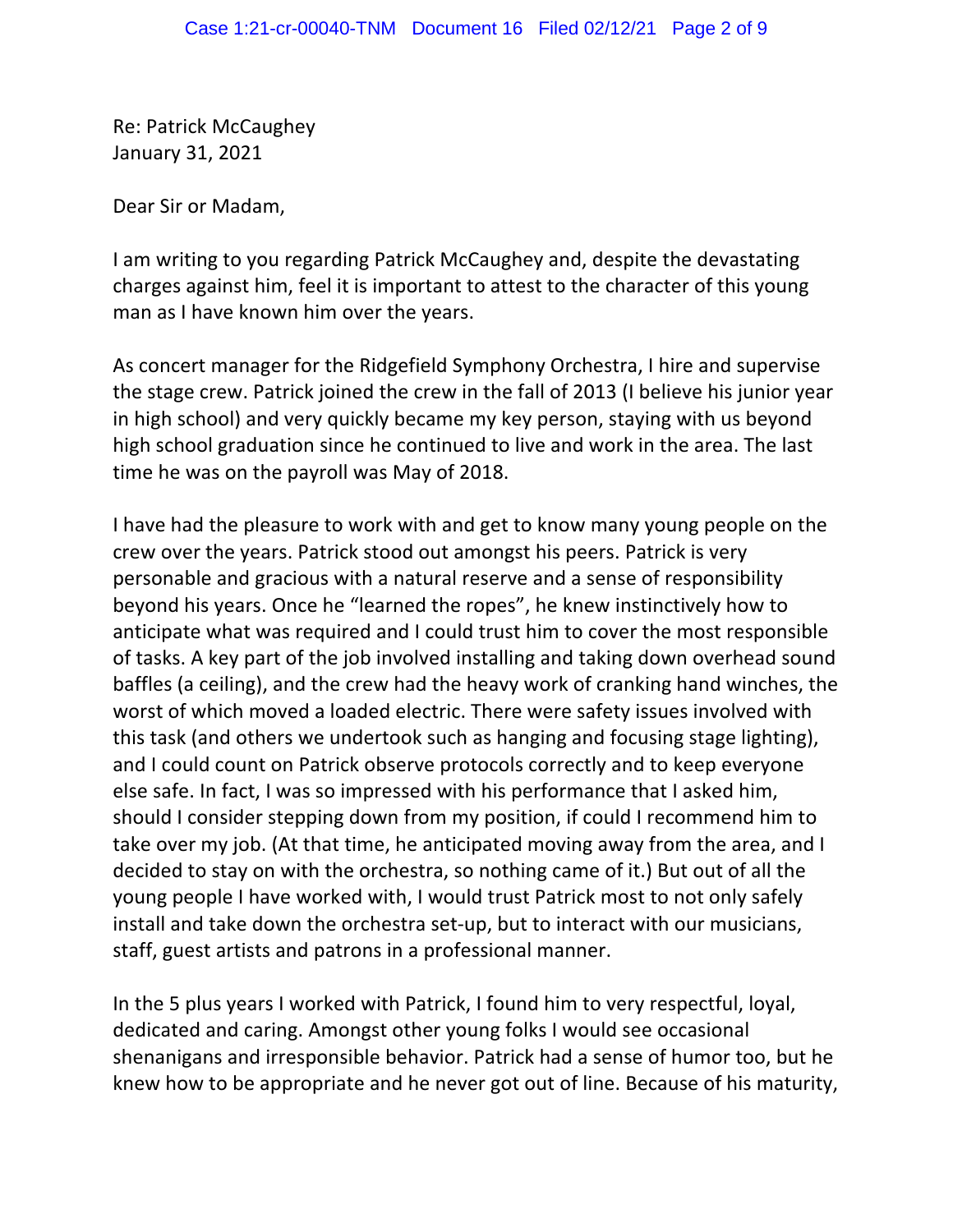I would assign him to welcome our conductors and guest artists and bring them to the stage during rehearsals and escort them backstage before their concert entrances. Before the concerts he would also help with the reserved patron parking, interacting respectfully with our important donors, and once inside I would count on him to go into the lobby to talk with our front of house managers to determine when we were ready to begin the concert. In all these cases he interacted with all people (including our cherished senior population) with dignity and grace. I was paying attention and did observe him in action and I was always proud of him.

In quiet moments while the orchestra was rehearsing, I had time to sit with the crew, to chat and get to know them better. Patrick always spoke positively of school and clearly had a passion for history and intellectual pursuits. It's been a long time now and I do not recall the exact nature of our conversations, but he always impressed me as a deep thinker who cared about academics, his school and his community.

He is a passionate and kind young man, and I am deeply saddened to learn that he was caught up in that tragic day in Washington, DC. I cannot imagine what brought him to be involved in this event; this is not the character of the young man I got to know and who I still believe him to be. There is so much good in him. He grew up in a community that encourages people to care for each other and to stand up to do the right thing with honor.

Thank you for your consideration. Respectfully yours, **Catherine** 

Catherine Hazlehurst (formerly Catherine da Cruz)

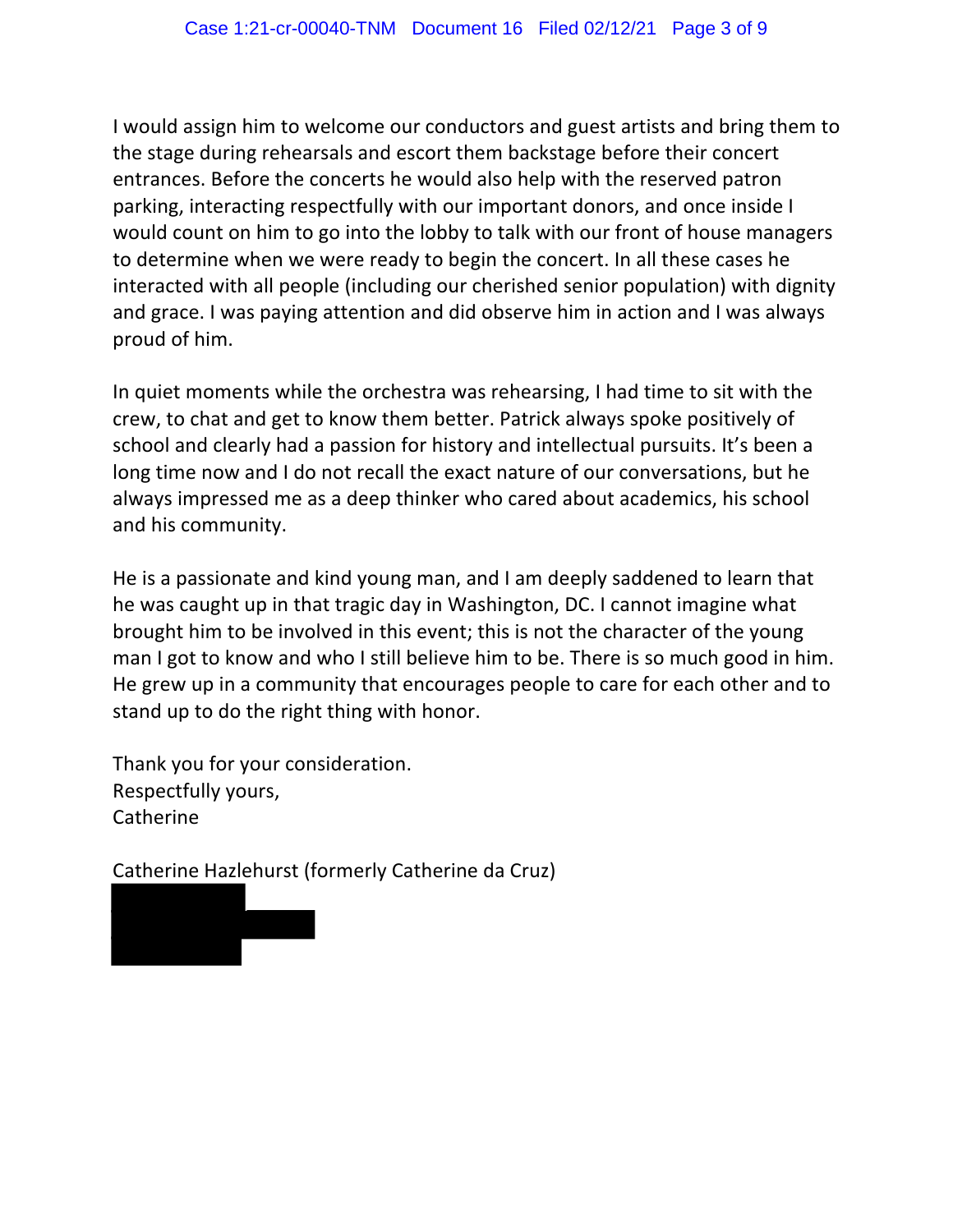January 31, 2021

To Whom it May Concern,

This is a character reference letter for Patrick McCaughey.

My company provides theatrical sound and lighting equipment and labor for large scale outdoor live events.

Patrick was a part time worker during the summer months (June, July & August) for my company during the years 2015 thru 2018.

I had complete confidence in his ability to complete all tasks assigned. He was always prompt, polite, hard working and respectful of both his fellow workers and audience members at the performances.

Whenever I needed to have anything done that was outside of the *crew's* usual responsibilities, he was the first one to jump in and take on the task.

It was a pleasure to have him on my crew and If asked, I would be happy to recommend him for a position in a field that he was qualified for.

Please feel free to reach out to me if you have any questions.

Respectfully.

Mrs MM

Mark Murray

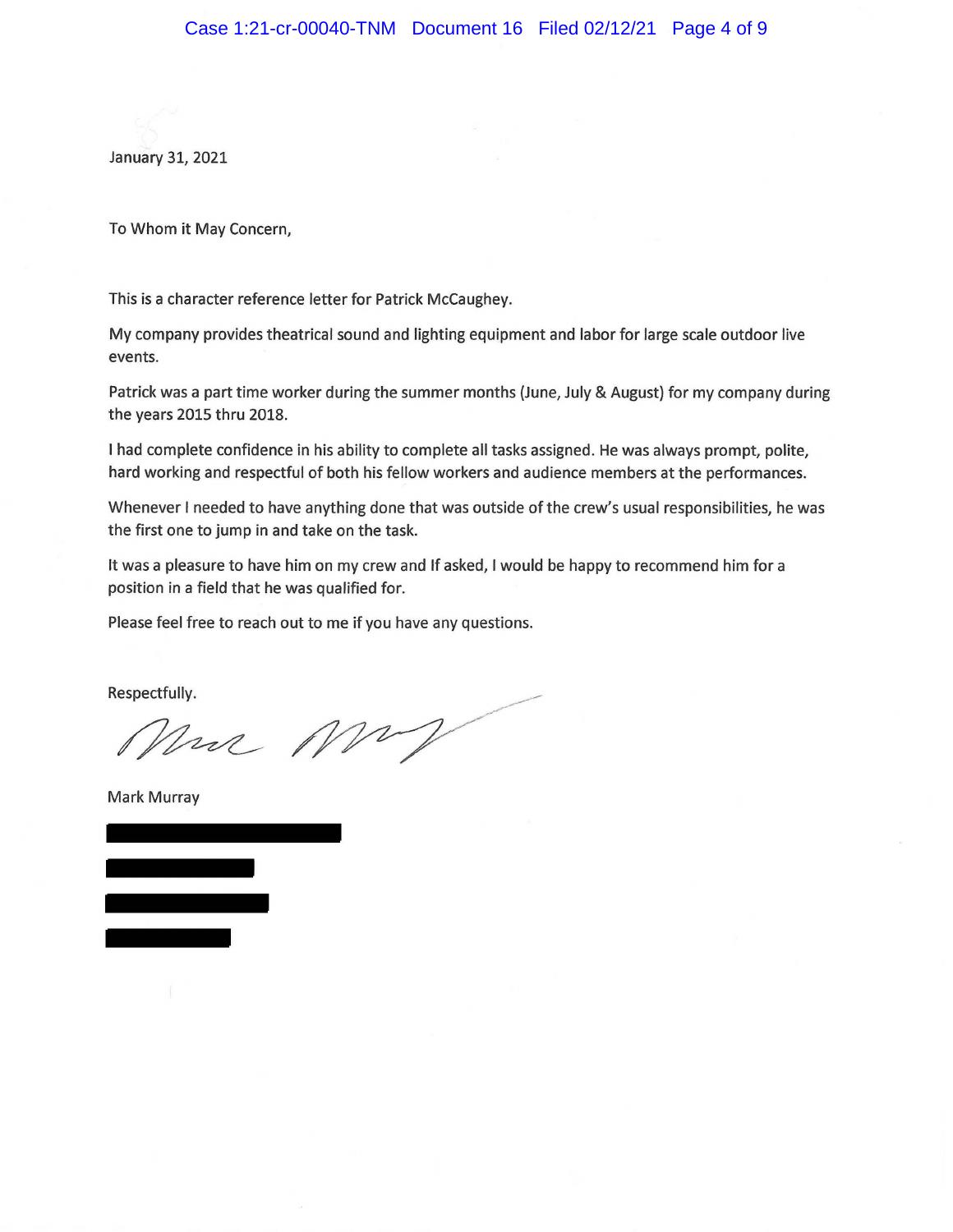## Case 1:21-cr-00040-TNM Document 16 Filed 02/12/21 Page 5 of 9

#### **Jane Marie Grassi**

January 31, 2021

Your Honor,

I have known Patrick McCaughey III as a friend and neighbor for over fifteen years since his family moved in next door. I was both troubled and surprised to hear about his recent case as it seemed the antithesis to Patrick's demeanor. It is for this reason I am moved to write a letter of reference for Patrick McCaughey III regarding this matter. I understand the seriousness of this proceeding however, and hope the court will show some leniency.

Patrick has been a good friend to my son. He has always been kind, respectful, and helpful to our family. In the nearly sixteen years we've known Patrick he has been a guest in our home for sleepovers, gatherings, and birthday parties. Patrick has always been a responsible person. As a pre-teen and a teenager he worked for us as a dogsitter, and general pet sitter for us when we vacationed. I put great trust in him to take good care of our animals. He never let us down.

In more recent years Patrick has always been our go-to guy when we needed any heavy-duty help around our home. He is always Johnny-on-the-spot with heavy lifting of materials during our various home projects. Patrick has been very helpful to us throughout the years.

In addition to our friendship Patrick has been an upstanding member in the neighborhood. He often volunteers for lake association activities throughout the year. Patrick keeps an eye on our home when we are away. I feel safe in the knowledge that he is looking out for me and my family.

It is my sincere hope that the court takes this letter into consideration. Despite the current case, Patrick McCaughey III is an honorable individual, a valuable member of my community, and a good human being.

Sincerely,

Jane Marie Grassi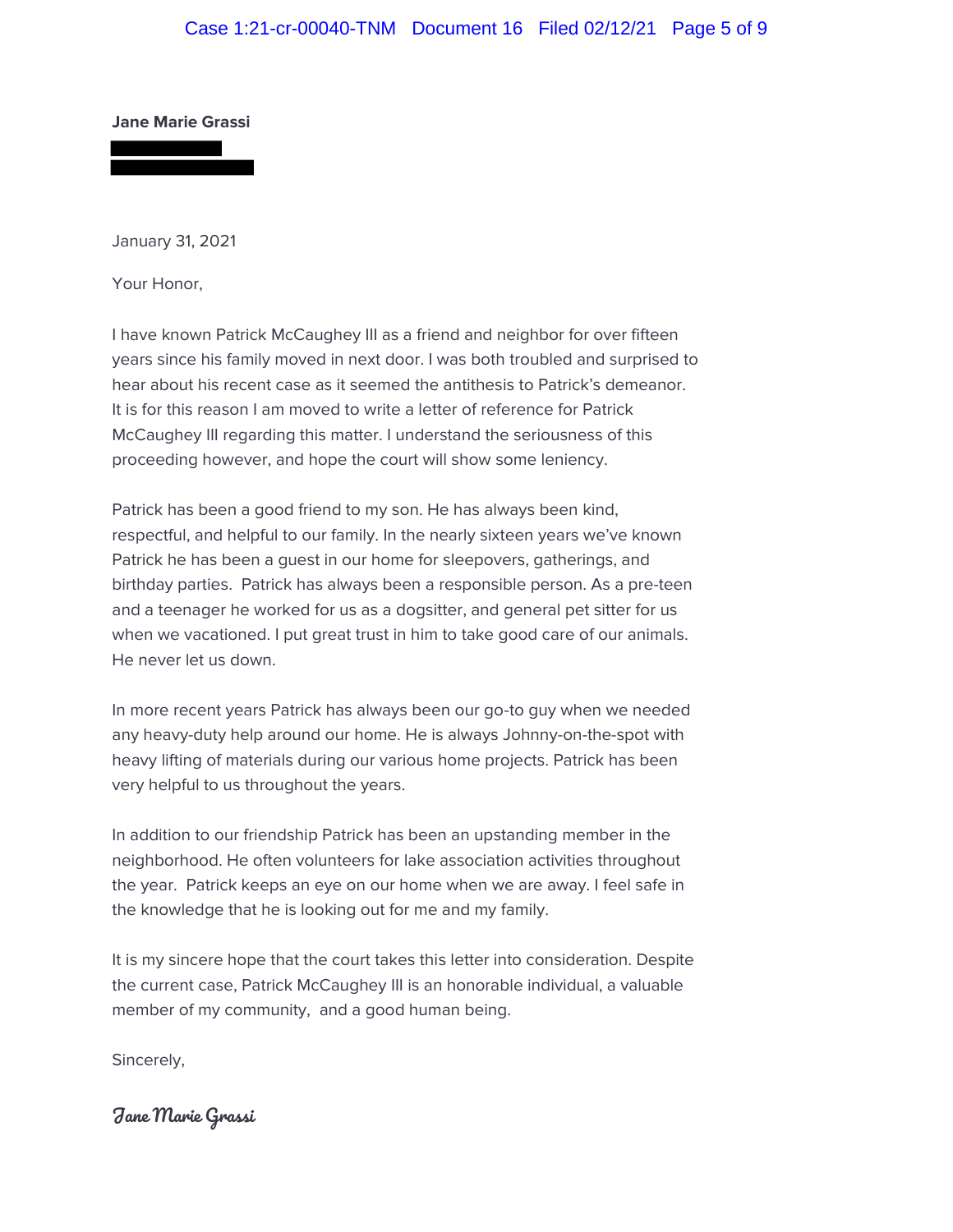### Case 1:21-cr-00040-TNM Document 16 Filed 02/12/21 Page 6 of 9

January 28, 2021

Veronica L Tyrell

RE: Character Reference - Patrick McCaughey

Your Honor,

I have known Patrick's Mother, Ulrike Fein since 2007, during those 13 plus years I have had many interactions with Patrick and his family.

He has always shown respect towards his family, friends and strangers. He is a kind young man, a true gentleman. As you are aware he has never been in any trouble with the law, he has been an honor student and has been active in his town working at Concerts in the Park and the Ridgefield Symphony. He is a young man who has been a model citizen.

Over the years his mother and I have shared stories of our kids' lives as they grew up. Patrick was always willing to help his neighbor out with little things like moving heavy items and to his Mom's delight and pride he would never accept money for his acts of kindness. He enjoyed working with the Ridgefield Symphony and Ballard Park Concerts in the Park events in his town and they enjoyed working with him, they reached out to him to help each season. She spoke about his relationships with his friends, his compassion for them during difficult times, consoling and comforting them over the years.

I hope that you can see him as the person his family and friends know.

Warm Regards,

Veronica Tyrell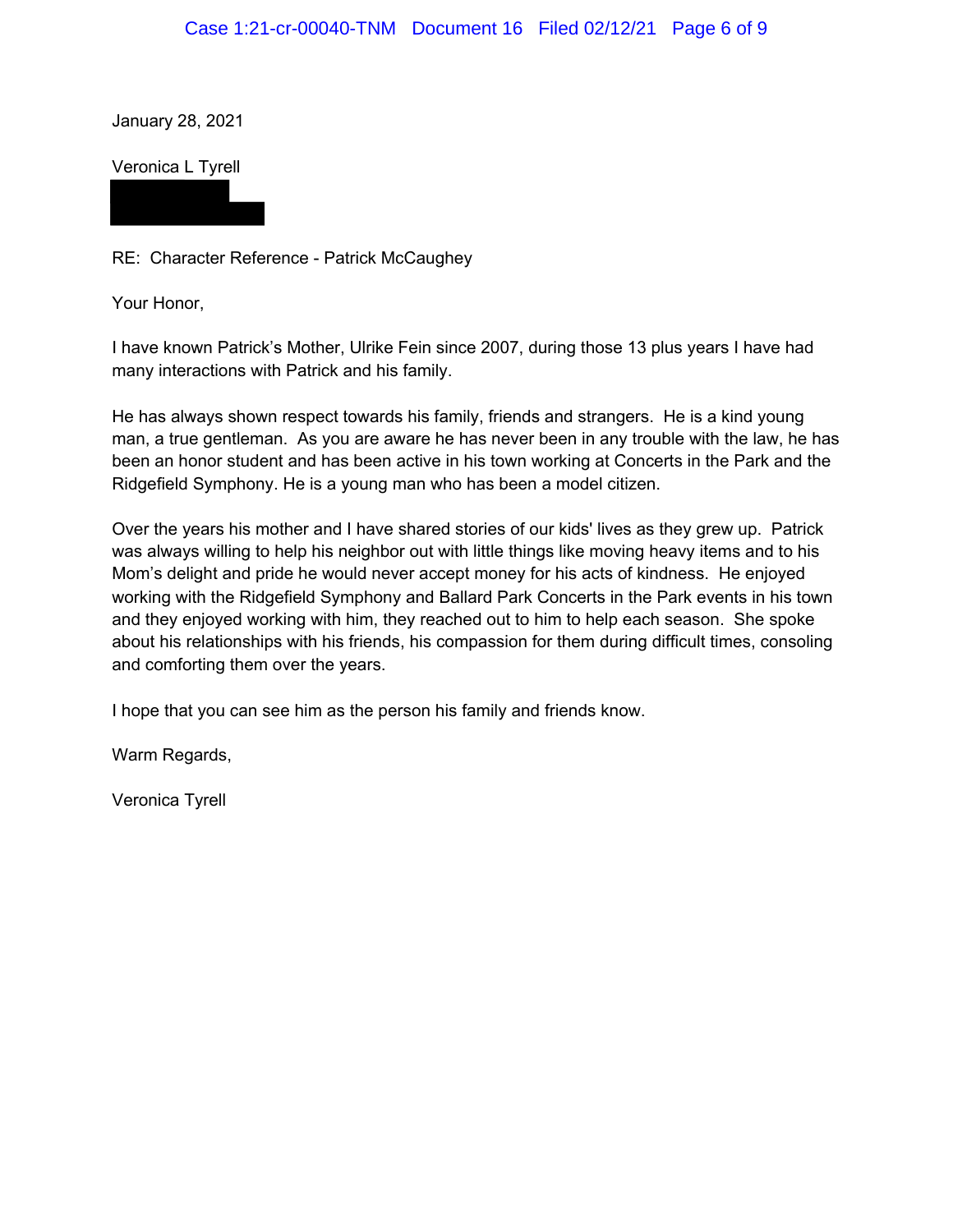# Case 1:21-cr-00040-TNM Document 16 Filed 02/12/21 Page 7 of 9

#### **lindy@lindyursolaw.com**

| From:    |  |
|----------|--|
| Sent:    |  |
| To:      |  |
| Subject: |  |

Patrick Mccaughey <mccoyconst@gmail.com> Monday, February 1, 2021 11 :48 AM lindy@lindyursolaw.com Fwd: Letter of Support for Pat McCaughey

---------- Forwarded message --------- From: **John Griffin** <JohnGriffinATX@outlook.com> Date: Thu, Jan 28, 2021 at 12:09 PM Subject: Letter of Support for Pat McCaughey To: Patrick Mccaughey <mccoyconst@gmail.com>

To Whom It May Concern,

We have known Patrick E McCaughey Ill for at least six years.

We have trusted him with repairs and construction on our house and have left him alone in our house with our belongings many times while we have been away. Several years ago when our car broke down and we were stranded in nearly 100 degree heat, he dropped what he was doing to rescue us and bring us back home.

Based on our experience, Pat is honest, trustworthy, respectful, and kind.

We have known his grandmother well over 10 years and his father for many years as well.

Pat poses absolutely no danger to the community and, in our opinion, Pat does not belong in jail.

Mary Griffin

John Griffin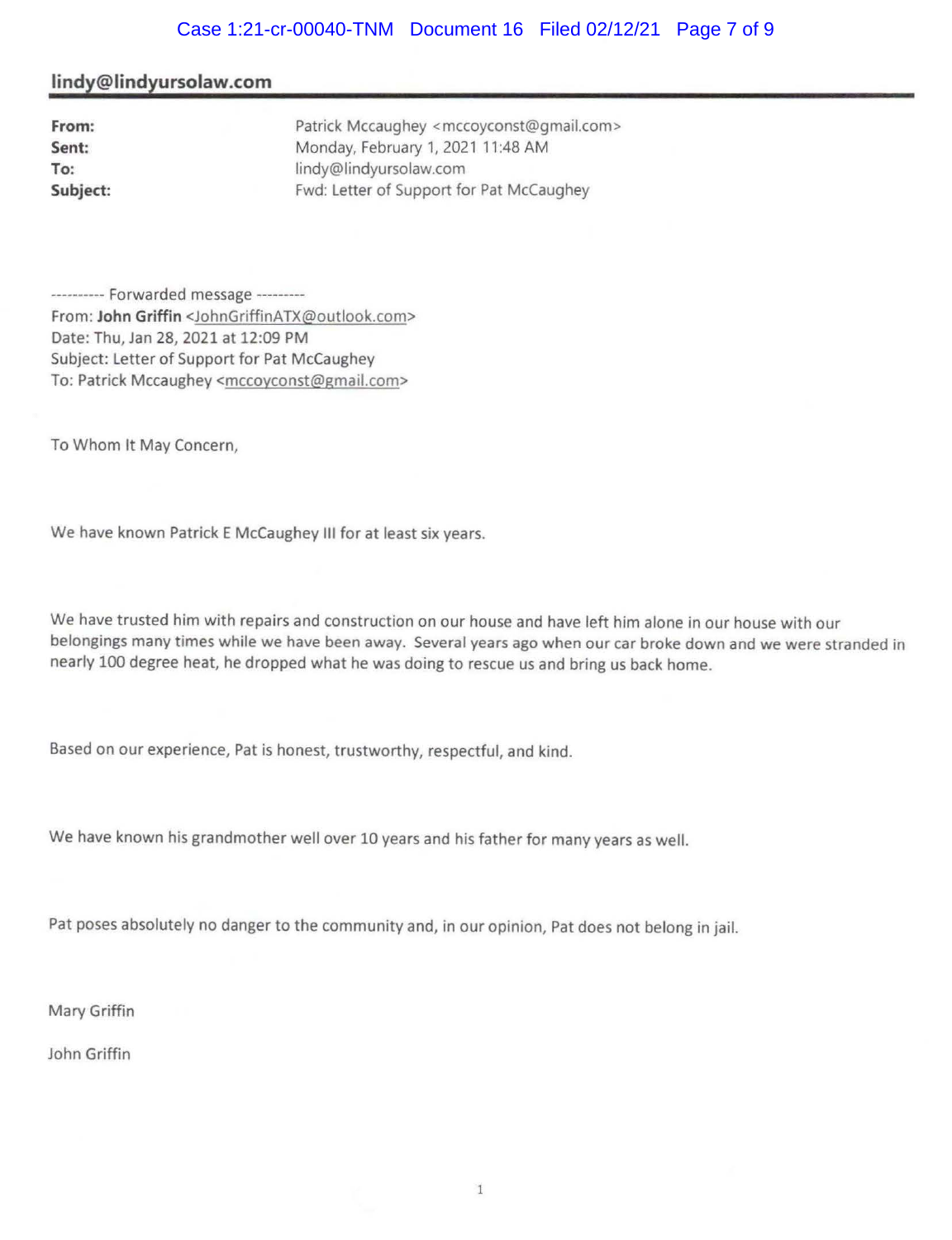To Whom It May Concern,

I met Patrick McCaughey on a job with his father three years ago. Since then, we have worked on several projects together around Fairfield County. Through both his work and our time spent working together I have discovered that Patrick is a hard-working, respectful, considerate, and empathetic individual. I trust Patrick as a worker and as an individual, and always enjoyed my time working with him and his father. 

Sincerely, 

Joseph Haas New Canaan Forge